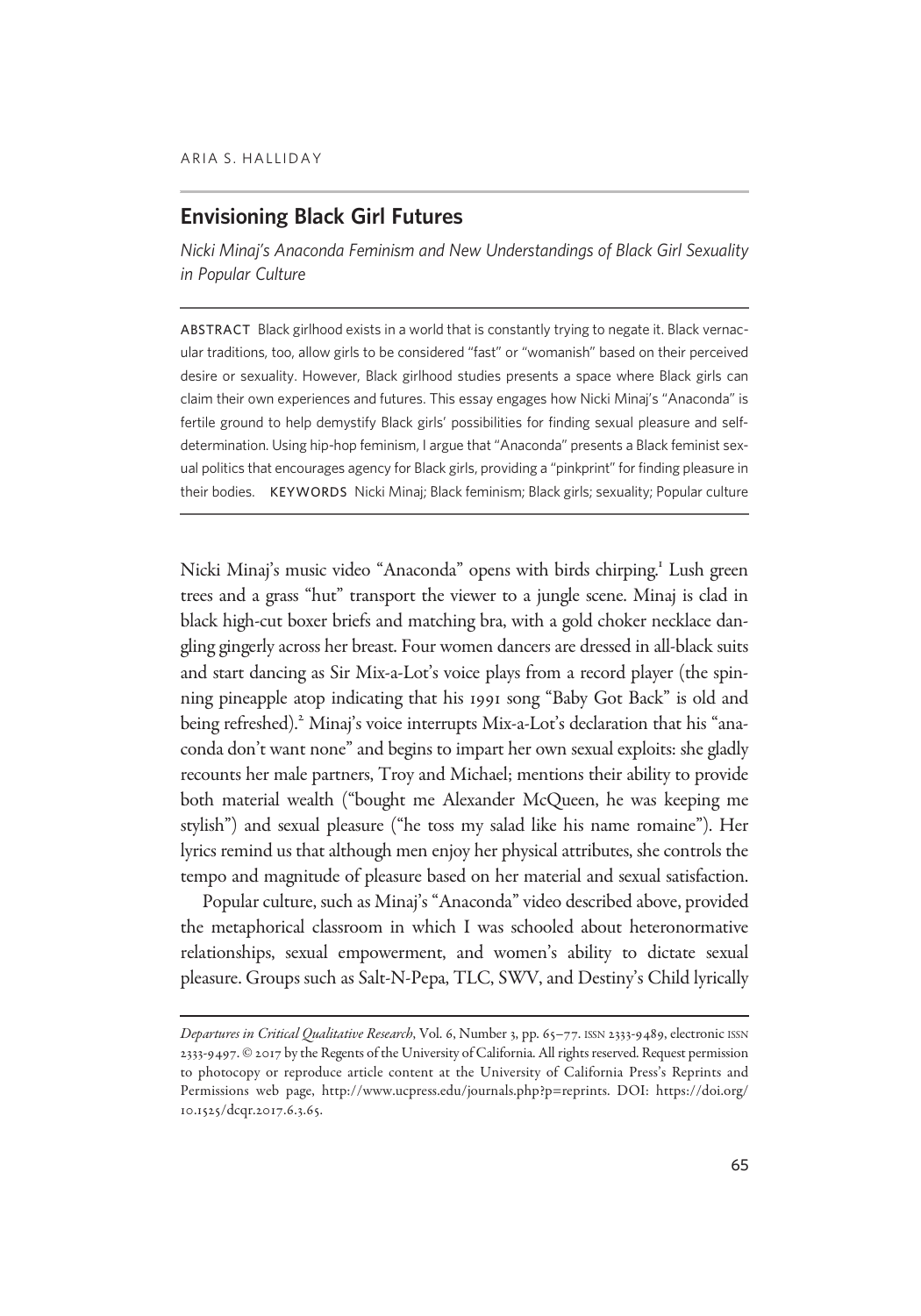and visually displayed the ways that Black girls could find joy in their bodies and demand pleasure from their sexual partners. For many, popular culture likewise stands in the gap of knowledge that informs socialization and decisions about sexual partners or pleasure. The study of popular culture in the field of Black girlhood studies, then, is the academic space where we can begin to digest how representations of Black girl sexuality can inform Black girls' decisions about sex. For example, Ruth Nicole Brown encourages us to celebrate Black girlhood as well as the complexity and joy of "becoming." She further substantiates the importance of studying popular culture and hip-hop to understand Black girls' experiences. Brown argues that as Black women becoming, Black girls are experts in how their experiences of race, gender, age, sexuality, and class influence and are influenced by hip-hop culture. I, too, find that hip-hop is an important space where Black girl sexuality becomes visible through the performances of Black women rappers.

In contrast, numerous studies argue that Black girls are "endangered," particularly because of gang affiliation and illegal activity, teenage pregnancy and sexually transmitted diseases, or self-esteem.<sup>4</sup> Despite the proliferation of this literature, there are some scholars who think, write, and discuss Black girlhood as a positive moment. Black girlhood exists in a world that is constantly trying to negate or destroy it. Additionally, Black vernacular traditions allow for discourses that consider fully developed girls as "fast" or "womanish." Believed to be sexually promiscuous or desirous of sexual relationships because of how their bodies have developed, Black girls are taught to be ashamed of their bodies and sexual potential. As scholars, however, can we create theoretical and methodological spaces for Black girls that include their sexuality?

Answering the call of bell hooks in *Bone Black* "to understand the complexity of black girlhood [with] more work that documents that reality in all its variations and diversity," Black girlhood studies is a scholarly home for Black girls' perspectives, sensibilities, and experiences in the United States and abroad. As, perhaps, a third space for scholars interested in the inter/trans/national experiences and empowerment of Black girls, Black girlhood studies presents the opportunity to narrate collectively our own past and present experiences as well as their connections to historical, social, political, and economic futures. Moreover, the need for Black girlhood studies, for me, is rooted in the desire to articulate sexual agency and empowerment for Black girls alongside horrifying incidents of sexual abuse and violence, while refusing respectability and compulsory heterosexuality. This essay explores discourses in popular culture about Black female bodies, sexual expression and pleasure, and the possibilities of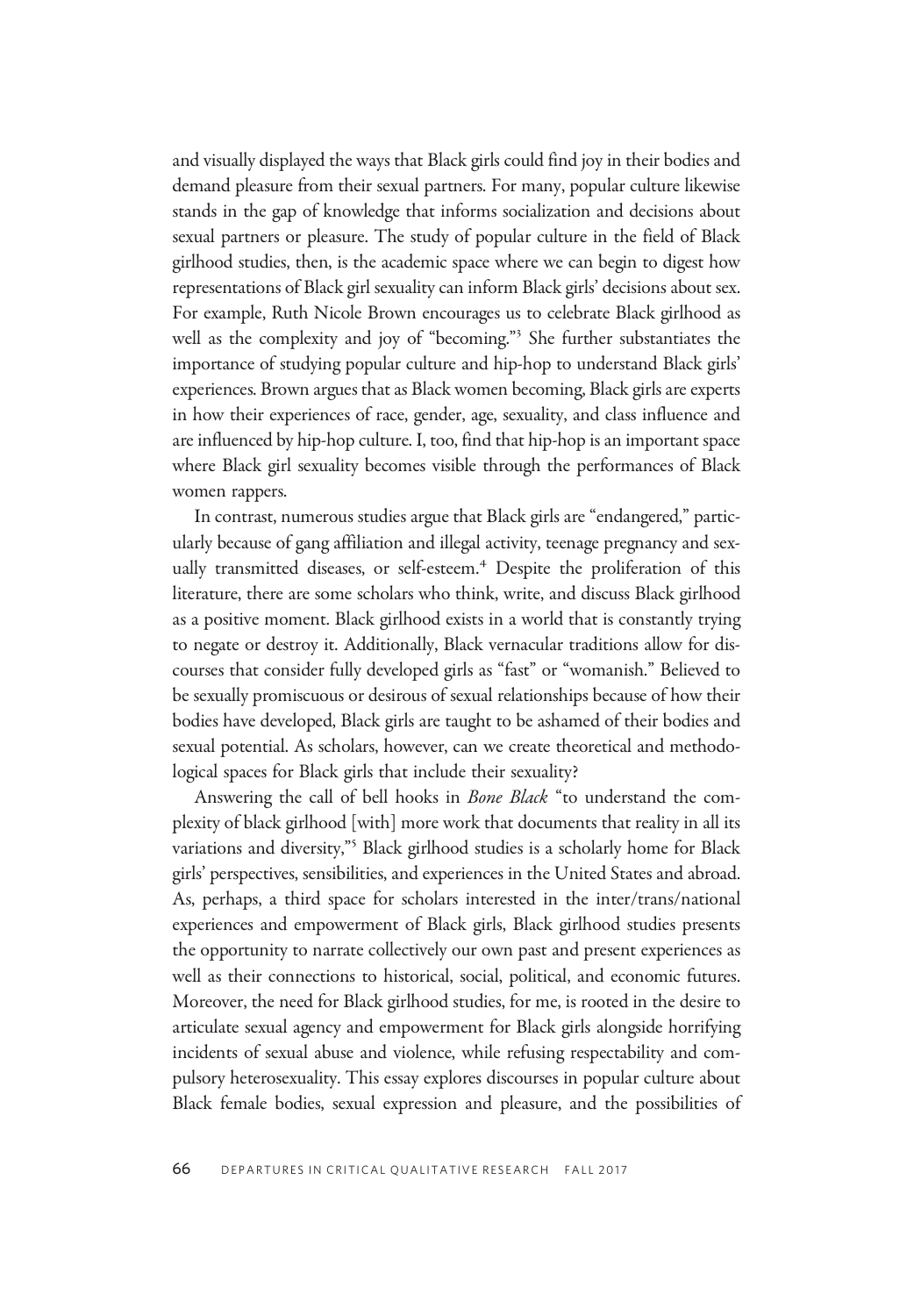sexual agency for Black girls. I highlight hip-hop feminism as an extension of Black feminist and womanist theories and methodologies that could benefit scholarly conversations about Black girls. Using hip-hop feminism, I argue that Minaj's "Anaconda" presents a Black feminist sexual politics that encourages agency for Black girls, providing a "pinkprint"<sup>6</sup> for finding pleasure in Black women's bodies. I explain how Minaj's display of sexuality provides a platform for finding pleasure in one's own sexual experiences. I conclude with a discussion of Minaj's feminism—what I call "anaconda feminism"—and the ways Black girls can envision a future as fully human, and sexual, beings.

## BLACK GIRLHOOD STUDIES AND HIP-HOP FEMINISM: MAKING SPACE FOR GIRLS' SEXUAL PLEASURE

Searching for Black girl sexuality in popular culture is a project based in Black feminist methodology. My Black feminist methodology is inspired by the scholarly discourses of womanism, Black feminism, and more specifically, hip-hop feminism. These discourses—based in the everyday experiences and challenges of Black women in the United States—allow for the centering of Black girls as an analytically critical move to contextualize and understand Black girls in the United States and abroad. Alice Walker and Patricia Hill Collins formalized womanism and Black feminism in the 1990s, respectively. Womanism and Black feminism converge at three important areas of theoretical influence: Black women's everyday lived experiences, the necessity of the inclusion of Black men in womanist/Black feminist communities, and the importance of Black women in the theorizing and proliferation of their own experiences. Black women's everyday experiences present the most important genesis for theoretical conceptualization.<sup>7</sup> Both womanism and Black feminism cite the oppression of Black women in Eurocentric and patriarchal societies and systems, within which Black women must contend with the continual discounting of their experiences, sexual, physical, emotional, or verbal assault on their bodies, and demonization of their knowledge(s).

hooks affirms the importance of centering Black women and girls' experience in academia for the sake of solidarity and sociopolitical activism. For hooks, feminism is based in an ethic of love and community. The feminist movement has lost much of its momentum because of what she calls "lifestyle feminism," wherein neoliberal individuality tells people "there could be as many versions of feminism as there were women." She contends feminism is not about being inclusive of everyone regardless of their political beliefs; rather, "feminism is for everybody" who is willing to confront their privilege and live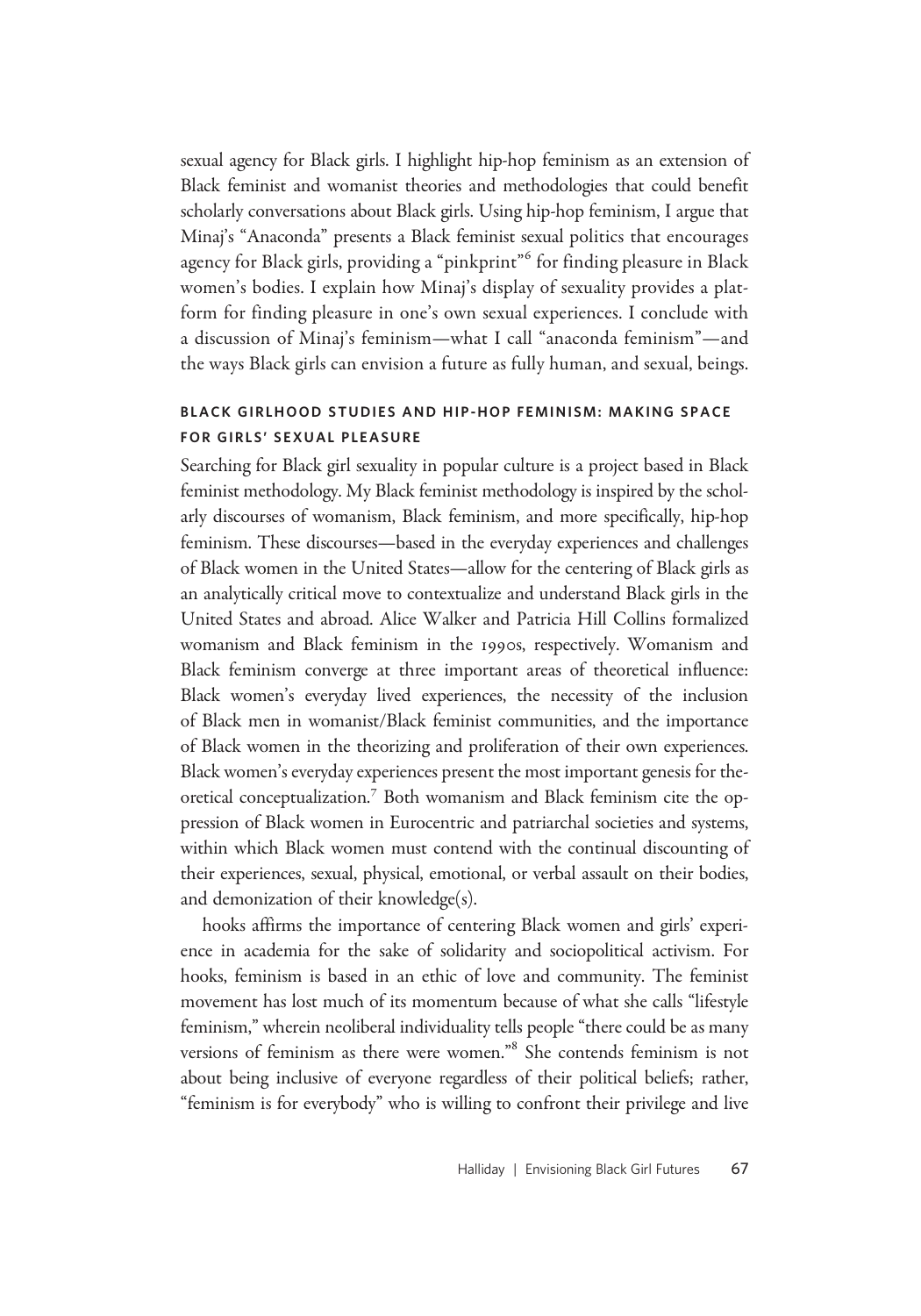a life that challenges the white supremacist capitalist patriarchy and resists sexist exploitation and oppression. In this way, hooks rejects the need for terms that better situate Black women within feminist discourses such as womanism or Black feminism; instead, she desires that feminism realign itself with the "margins" and center women of color's experiences as the crux of feminist activism.

Newer generations of womanists and Black feminists extend the frameworks Walker, Collins, and hooks created to encompass greater understandings of "intersectional" identities. Although intersectionality has been adopted in academia for the widespread analysis of anyone, it is important to note that Black feminist legal scholar Kimberlé Crenshaw coined the term to explain how Black women are treated as either Black or women in legal situations, ignoring the ways that the law impacts Black women at the intersection of their identities.<sup>10</sup> Particularly in academia, Black feminists have turned to new terms such as "third-wave," "hip-hop," and "critical race" to describe their particular Black feminist focus. In "Under Construction," Whitney A. Peoples traces the development of hip-hop feminism as a third-wave feminist framework in academia and the theoretical relationship between it and second-wave Black feminism.<sup>11</sup>

Hip-hop feminism represents a generation of Black feminists who desired a feminist politics that held the contradictions of identity and representation together rather than holding up one or the other. For scholars such as Aisha S. Durham, Brittney C. Cooper, Susana M. Morris, Joan Morgan, Treva B. Lindsey, and Gwendolyn D. Pough, hip-hop presents an opportunity to critique both the failings of feminism and its racist tenets while also fighting misogyny within hip-hop cultural spaces. Despite

its incontestable misogyny, hip-hop provides a space for young black women to express their race and ethnic identities and to critique racism [and] also a site where young black women begin to build or further develop their own gender critique and feminist identity.

In "The Stage Hip-Hop Feminism Built," Durham, Cooper, and Morris survey the field of hip-hop feminism since its development in the late 1990s. These scholars proclaim that hip-hop feminism has become a theoretical framework based in the hip-hop generation (those coming of age in the 1990s). To engage Black women in the contradictory spaces that encompass our lives, "'hip-hop feminism' [is] an umbrella term to encompass creative, intellectual work regarding girls and women in hip-hop culture and/or as part of the hip-hop generation." In Morgan's words, hip-hop feminism is here to "fuck with the grays,"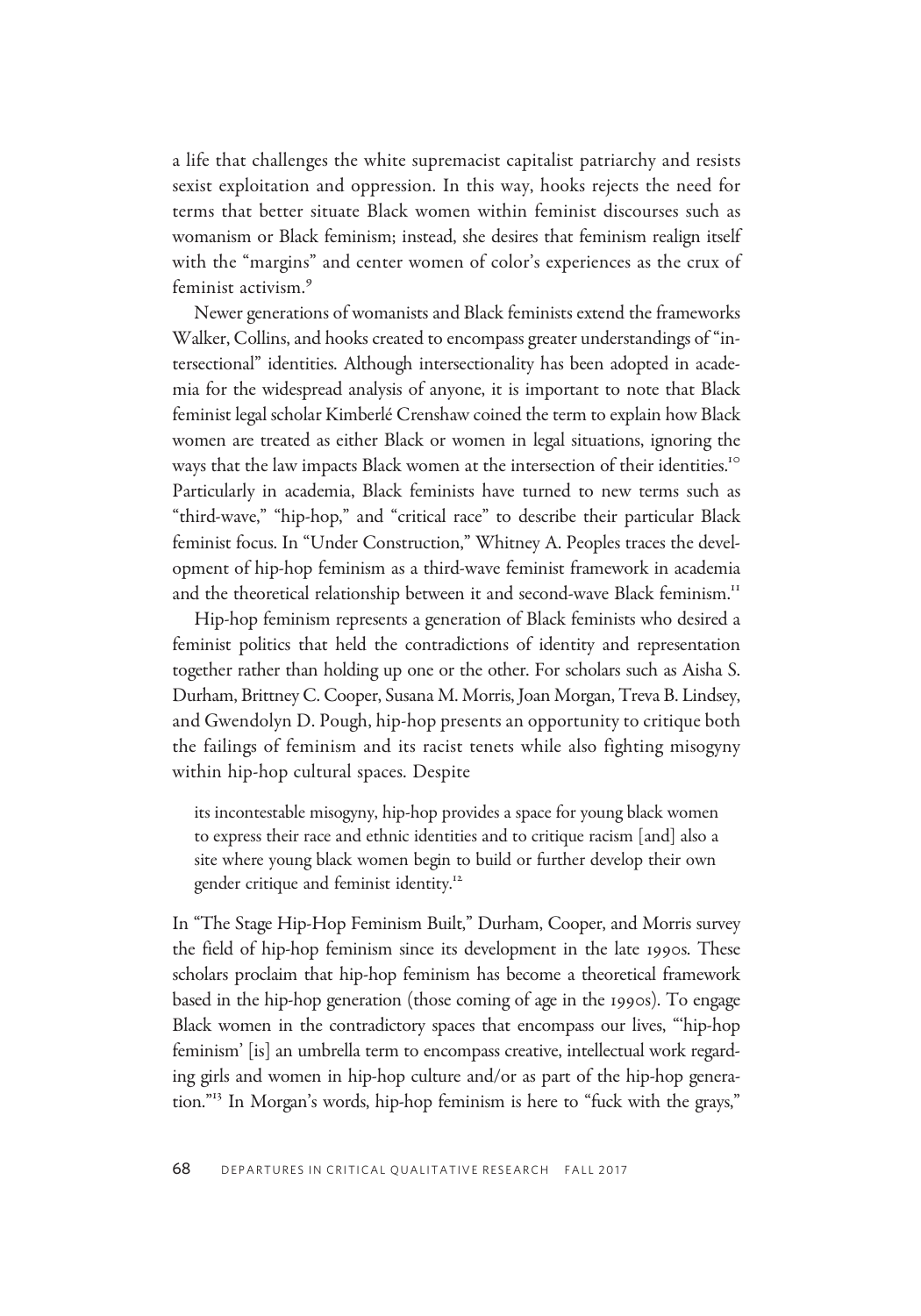or push productively against Black feminisms, by advocating for the broadening of traditional theoretical frameworks to open up the "culture of dissemblance" that outlines our lives to include sexuality as a central component of inquiry.<sup>14</sup> For me, the study of Black women and girls in academia is a tree from which womanism and Black feminism have grown. Like traditional womanist and Black feminist theories, hip-hop feminism speaks to Black women's experiences, making it a branch on the limb of Black feminism. It is still rooted in the study of Black women and girls, albeit in a specific hip-hop-influenced cultural moment. Additionally, with the cultural rise of neoliberal postfeminist and postracial logics, hip-hop feminism assists my research to push productively against academic and US cultural ideas about sexuality, especially for Black girls.

Despite the theoretical provocation of hip-hop feminism in academia, hiphop feminist scholars have been disinclined to engage Black girls in conversations of sexuality. For example, Elaine Richardson recognizes the ways her own beliefs about sexuality disrupted her ability to recognize an II-year-old Black girl's embodied sexual empowerment while twerking. Richardson admits that she could only interpret this "booty dance" as "clearly sexual" because she did not "have the words to facilitate the girls' exploration of themselves as healthy, beautiful, sexual beings." This inability to facilitate a conversation about positive sexual experiences for Black girls through dance created dissension amongst the group of girls with whom Richardson worked, and in turn, further instantiated some of the stereotypes and controlling ideologies that damage a healthy sense of self as related to sexuality for Black girls.

For Lindsey, hip-hop feminism marks a feminist discourse that both embraces the lived experiences of Black women and girls while also not shying away from the politics of "desire, pleasure, and play" that structure those experiences. Although she points to how "Black women and girls" can and do benefit from a feminist theory that embraces the "grays," she leaves girls out of discussions of sexuality. Likewise, she looks for empowerment for Black girls outside of contexts that address sex, sexuality, and agency in sexual choices. In "One Time For My Girls," Lindsey dismisses the possibility of sexual agency for a Black girl performing fellatio in a viral YouTube video, asserting that highly sexualized histories of Black women's victimization and Black people's sexual deviance formulated the narratives of victimization that surrounded the video. Although she contends that "children and adolescents are not adults, and an analysis of the female adolescent's actions must be situated within an analytic framework of black girl and adolescent empowerment," she is seemingly unable to frame the video as an example of empowerment for the girl or for other girls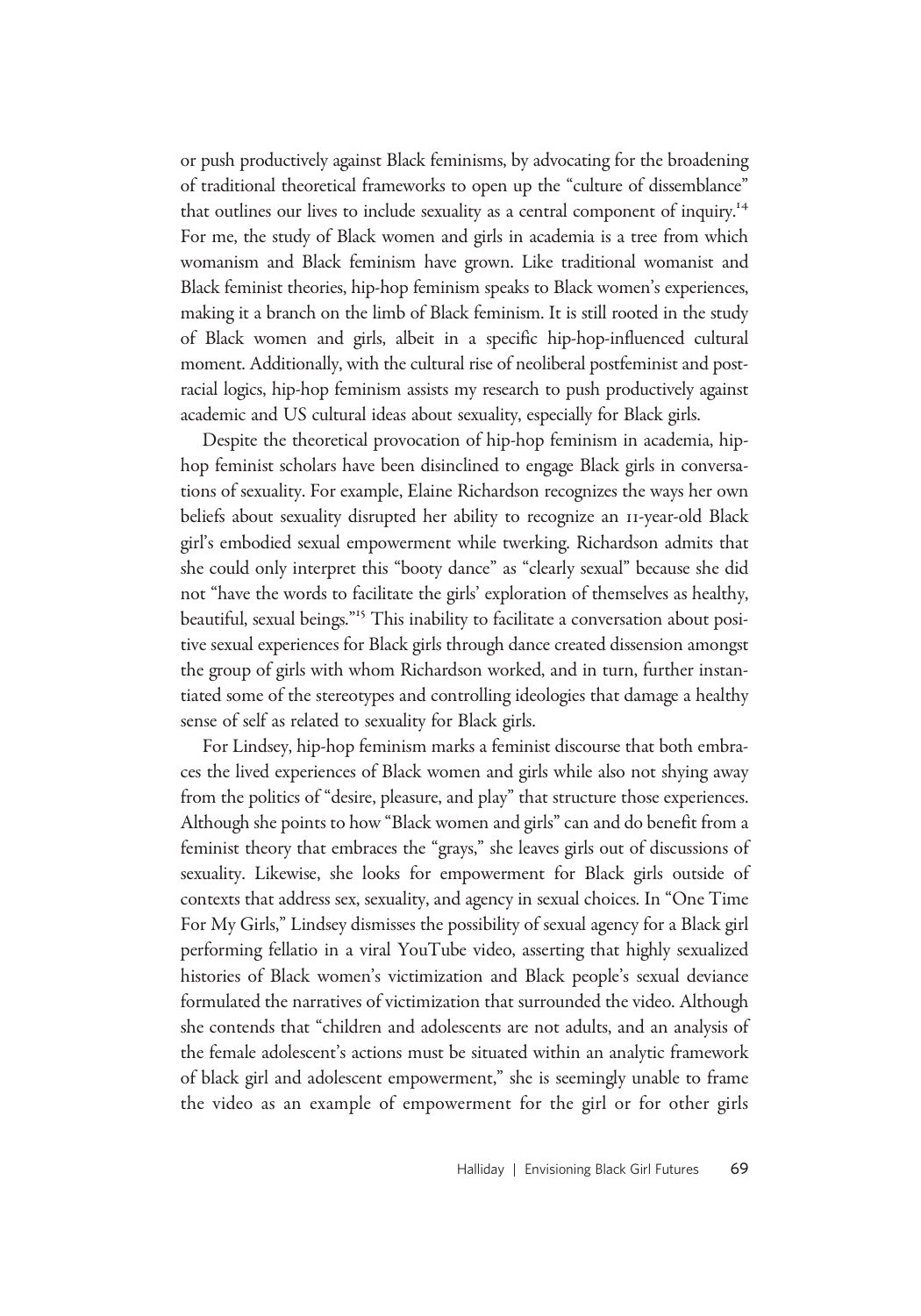watching it.<sup>16</sup> She says the girl is "a victim of child pornography and speculatively of sexual coercion (it has been stated that she may have performed the sexual act as a means to reinstate her relationship with her former, intimate partner)," which negates the possibility for empowerment or even sexual freedom for Black girls.<sup>17</sup> If hip-hop feminist theory is indeed "operating as a both and approach," as Lindsey contends, then we also must have a "both and" approach to understanding sexuality, particularly for "those on the margins" with and for whom hip-hop feminism was born to advocate.<sup>18</sup>

Despite hip-hop feminist scholars' willingness to push productively against traditional womanist and Black feminist theories, conversations about sexual agency or the enjoyment of one's body for Black girls remain opaque. Although hip-hop feminism is the exact space where we can argue for analyses of Black girls' bodies that highlight how sexuality can be a site of empowerment, current research continues framing Black girls' sexuality in terms of sexual violence and abuse, which contributes to the maintenance of stereotypes that womanist and Black feminist scholars have argued for decades that we need to leave behind. If we as womanist/Black feminist/hip-hop feminist scholars desire to place Black girls in the center of intellectual knowledge production, then we must be willing to recognize how our own perceptions about sexuality may impede Black girls' (and our own) sexual identity construction. Aimee Meredith Cox and LaKisha Simmons center Black girls' experiences and how they are socialized to construct their identities, while Uri McMillian and Mireille Miller-Young present particularly important new directions in Black feminist theory about Black women's bodies, objectification, and sexuality.<sup>19</sup> Extending these discussions away from sexual violence and Black respectability logics of promiscuity and toward more nuanced discussions of sexual agency and pleasure for Black girls, I argue that Black female rappers, particularly Minaj at this moment in history, provide the "pinkprint" for how to engage these ideas.

Tricia Rose asserts that early Black women rappers' themes center Black women's sexual freedom, voices, and independence, which both challenge and reaffirm patriarchal dominance in heterosexual relationships.<sup>20</sup> Through a visual and lyrical analysis of MC Lyte and Salt-N-Pepa songs, Rose finds that "the presence of black female rappers and the urban, working-class, black hairstyles, clothes, expressions, and subject matter of their rhymes provide young black women with a small culturally reflective public space."<sup>21</sup> Similary, Pough argues that these women "bring wreck" to misogynist hip-hop culture and in turn can benefit the lives of young Black girls.<sup>22</sup> Thus, Black women are able to control their own representations via a counterpublic sphere of hip-hop since "bringing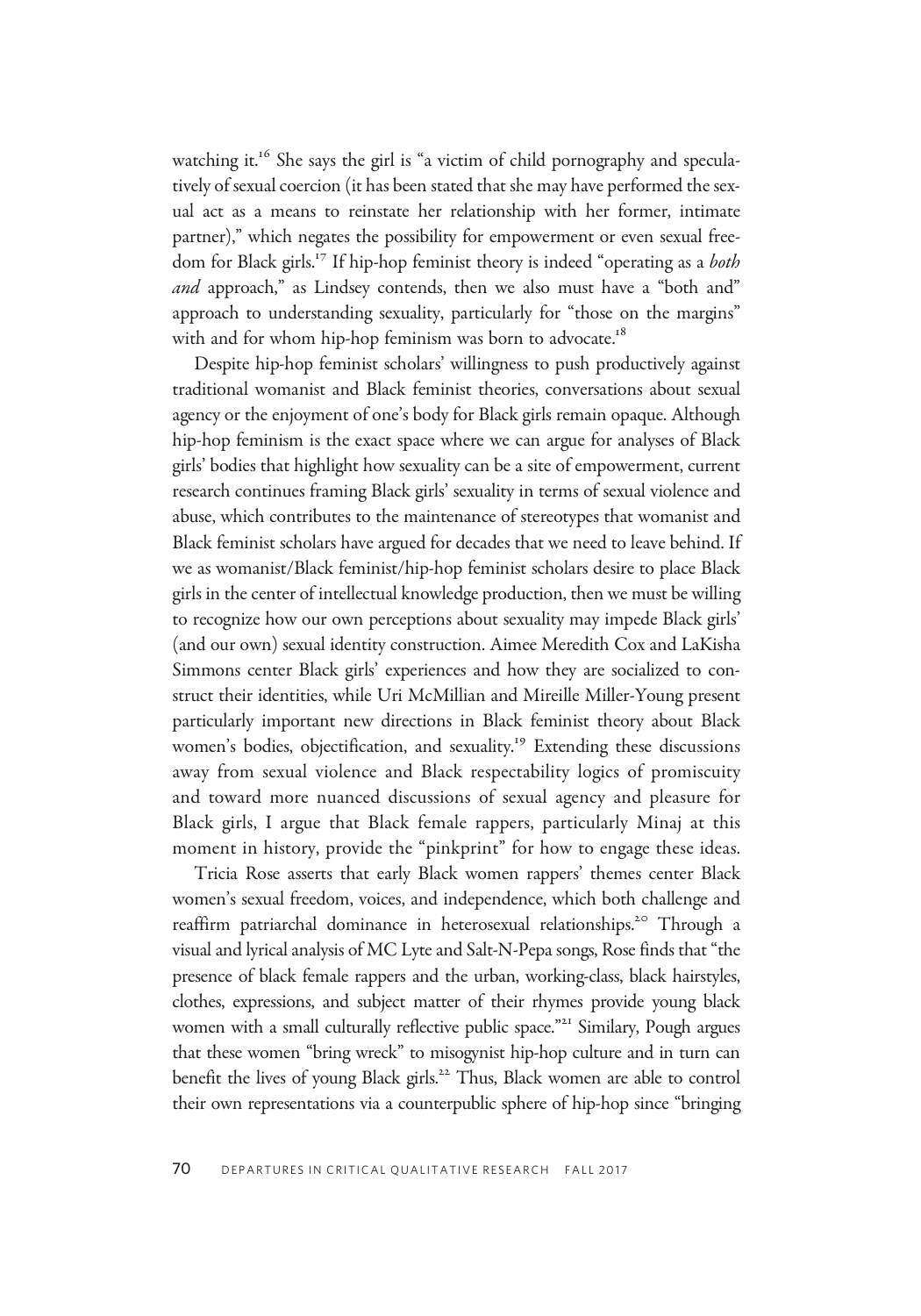wreck" is situated within verbal and nonverbal legacies of Black women's expressive culture or vernacular.

Likewise, Lindsey illustrates how videos such as "I Love My Hair" from Sesame Street and Willow Smith's popular song and video "Whip My Hair" present opportunities for Black girl empowerment because they affirm Black hairstyles and self-esteem.<sup>23</sup> Lindsey contends that by centering Black girls in music videos that subvert hegemonic hair standards and affirm kinky, curly, braided, and traditionally Black hair textures, Black girls receive messages about empowerment

through a standpoint in which a black girl demands the space to be herself and to express herself on her own terms, Smith's declaration of being herself without rigid norms or ideals of selfhood resonates as rhetoric of black girl empowerment.

Ultimately, Lindsey argues that Black girl visibility on digital and social media can empower Black girls to claim self-autonomy and self-esteem. Likewise, I contend that Black women artists as cultural producers extend this visibility onto a global stage.

# LAYING THE PINKPRINT: NICKI MINAJ'S ANACONDA FEMINISM ON<br>DISPLAY

With the release of her third studio album, *The Pinkprint*, Minaj moves away from exploiting the wholesome cultural resonances of All-American (white) characters such as Barbie and Cinderella in her first two albums, to the oft distasteful, yet fascinating, images of the Venus Hottentot.<sup>25</sup> Despite the postfeminist and postracial consumer culture from and in which it emerged, Minaj's The Pinkprint and its subsequent digital reproductions illustrate the convoluted and unresolved issues of race, gender, and sexuality that still exist in the United States—especially for Black women. Because she attempts to create a politics of pleasure for Black women and girls that embraces the complicated and sometimes perverse images that Black women have previously used to represent their bodies to the American public, Minaj is situated within multilayered discourses of race, gender, sexuality, digital representation, and consumption. Minaj conceptualizes a feminism that fights to have pleasure and pain exist side-by-side and she is unafraid to critique the systems that circumscribe Black women's ability to be seen as fully human—that is, physically, emotionally, and sexually fulfilled. She urges us to make space and visualize futures for Black girls that allow for sociopolitical critique and embodied pleasure.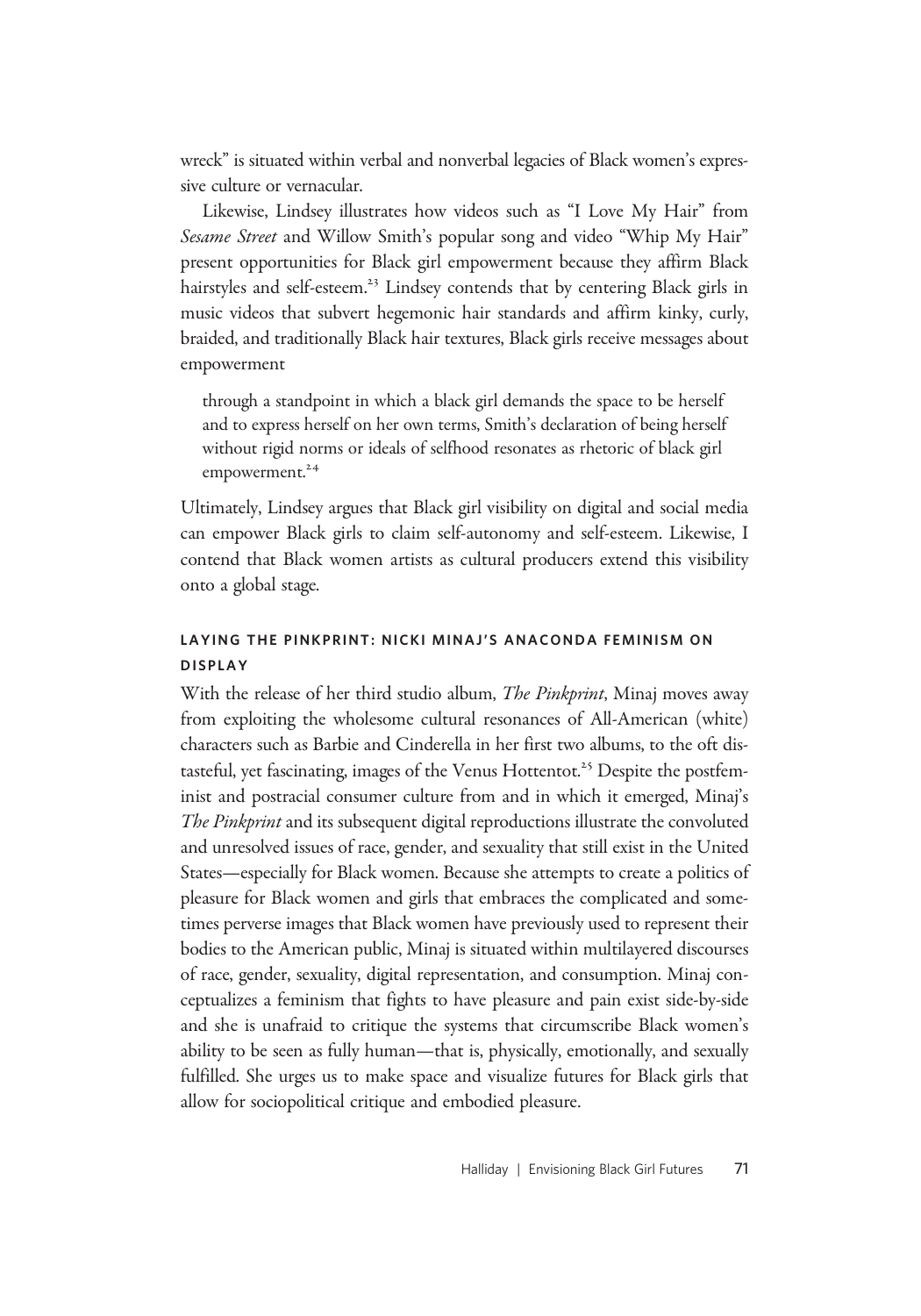Minaj's career is based in ideas of the spectacle. Much like Black women performers before her, such as Josephine Baker and Tina Turner, Minaj's highly sexualized performances utilize already available ideas of Black women's bodies, sexual prowess and promiscuity, and the spectacularity of Black butts and breasts. Race science studies that proved the depravity of Black bodies still heavily influence the American visual imagination, especially for Black women.<sup>26</sup> What Nicole Fleetwood calls the "excess flesh" of Black women's bodies "naturally" disrupts visual images, making them hypersexualized.<sup>27</sup> Fleetwood maintains that women such as Josephine Baker, Pam Grier, and Serena Williams are able to use excess flesh to their advantage, signaling "historical attempts to regulate black female bodies" while also acknowledging "black women's resistance of the persistence of visibility."<sup>28</sup> I contend that through her version of Black feminist sexual politics, Minaj is ultimately challenging what "constitutes positive or productive representation[s] of blackness, by refusing the binary of negative and positive."<sup>29</sup> Minaj's performances collapse dualistic assumptions about Blackness, womanhood, and sexuality, constituting alternative ways for Black women and girls to explore these ideas.

Minaj's unabashed display of physical assets and lyrical celebration of women like her recast Sir Mix-a-Lot's original song and video as almost PG-13. For many people, including myself initially, it was a bit much. The cutoff shorts she wore, accompanied by various butt gyrations and all-out "twerktease" on Drake at the end of the video, highlighted her sumptuous behind and my desire to shake my own. Thanks to the nearly 20 million views within the first  $24$  hours of the release of "Anaconda," Minaj's derriere became the most watched item online. Her video's popularity signaled not only a musical return to the celebration of larger body proportions, but also a transition in hip-hop's celebration of Black women's bodies; in this case, Black women were shaking and celebrating their own bodies for their own eyes.

Exploring Black women's performances of racial mythologies in hard-core pornography provides a lens to interrogate Minaj's embodied pleasure. Jennifer C. Nash argues that ecstasy is a construct that speaks "both to the possibilities of female pleasures within a phallic economy and to the possibilities of black female pleasures within a white-dominated representational economy."<sup>30</sup> By investigating the ways Black women experience pleasure in "embodied racialization," Nash locates Black female pleasures in the same spaces where racial logics constrain how their bodies are and can be used. Using "racialized pornography as a tool for shifting the Black feminist theoretical archive away from the production and enforcement of a 'protectionist' reading of representation" allows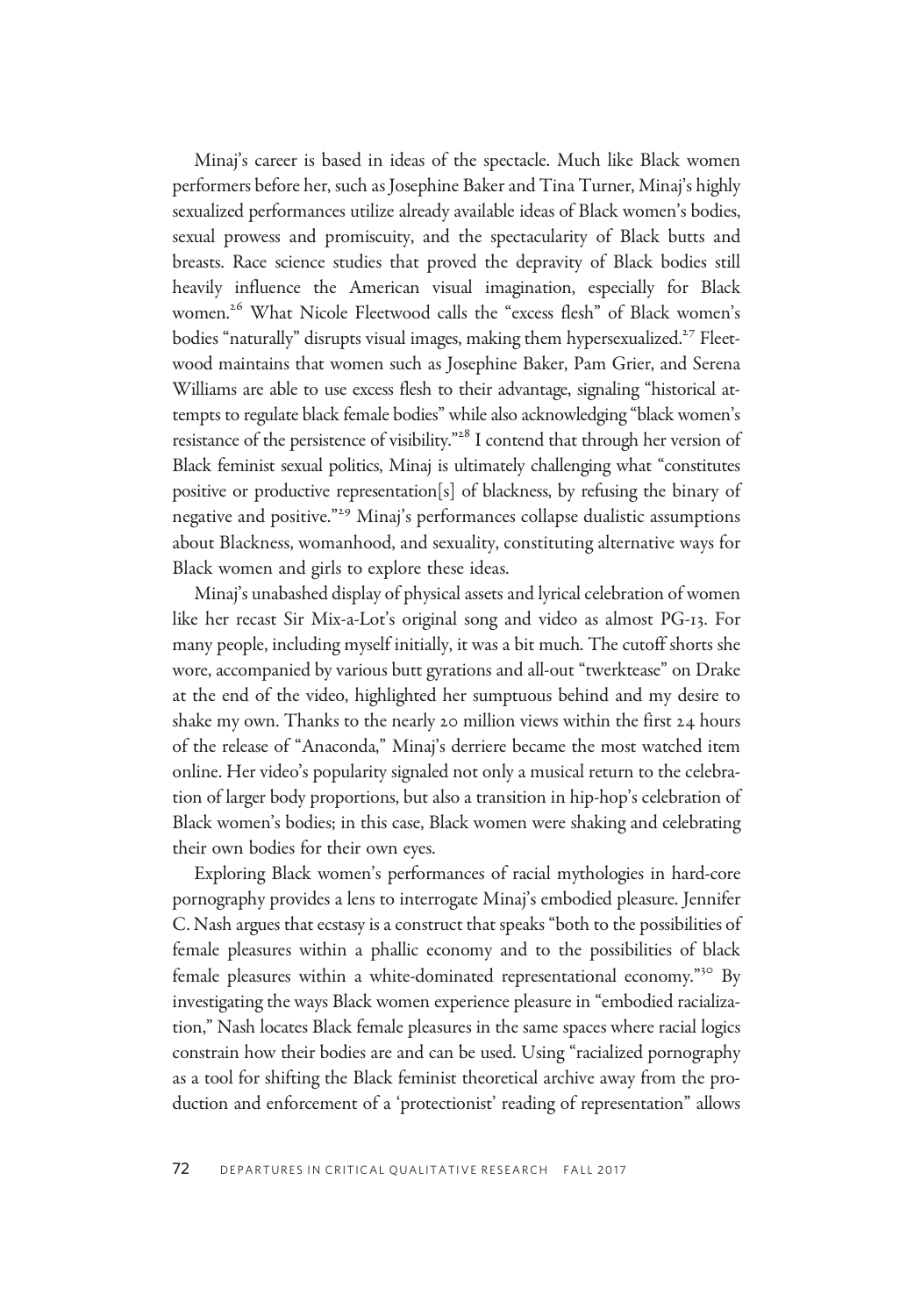for a consideration of "complex and unnerving pleasures" for Black women.<sup>31</sup> The unearthing of "complex and unnerving pleasures" is particularly poignant in the 21st century, when Black women performers produce representations that take up the historical demonization of Black female bodies in addition to their own desires of fulfillment and joy. Whether Minaj finds pleasure in conjuring wholesome white "avatars" such as Barbie and Cinderella, as well as problematic images such as the infamous Venus Hottentot, is unknown. However, this project interrogates how the symbolic power resident in a celebrity such as Minaj speaks to the pleasure of Black girl sexuality, especially when histories of sexual violence and abuse are fully considered. Durham points out that "from hand-clapping games, cheers, to double Dutch, girls' play has always involved vulgarity. The problem for researchers is the freak that the girls choose to perform is firmly rooted in the pornographic." Thus, we must consider how "vulgarity" commingles with pleasure and the histories of sexual violence and abuse present in the images Black girls and women recreate in their play.

The song, music video, and cover art for Minaj's "Anaconda" attempt to provide a platform for considering how Black girls can understand their sexuality in our current cultural environment. Minaj displays what I call "anaconda feminism," or an extension of the hip-hop feminism that previous Black women rappers have portrayed. By sampling a song that privileges Black masculine virility based in the desire for Black women's butts, Minaj brings wreck to the idea that Black women's sexuality is only important in the context of Black men's desires.<sup>33</sup> Steeped in genealogies of Black feminists who sought the inclusion of pleasure politics in academic theorizing, anaconda feminism privileges Black women's experiences, including those of pleasure with penises. However, Minaj is interested in transitioning Black women from objects to subjects by controlling the ways men's "anacondas"—their desires, masculine energies, and gaze exist in the spaces where Black women and girls twerk.

Despite how many may be viewing her body, Minaj is clear that audiences are only able to look because she decides to be on display. Unlike Saartje Bartman's body, which continues to haunt us because the symbolic power of her physical fragmentation and ideological demonization illustrates how symbols further position Black women's bodies as always already available, Minaj's unabashed butt display happens on her terms. She is deliberate about where and when her body and eyes meet the camera—she is always watching you as you watch her. Minaj's "Anaconda" promotes the idea that Black women can control who watches, comments on, and penetrates their bodies.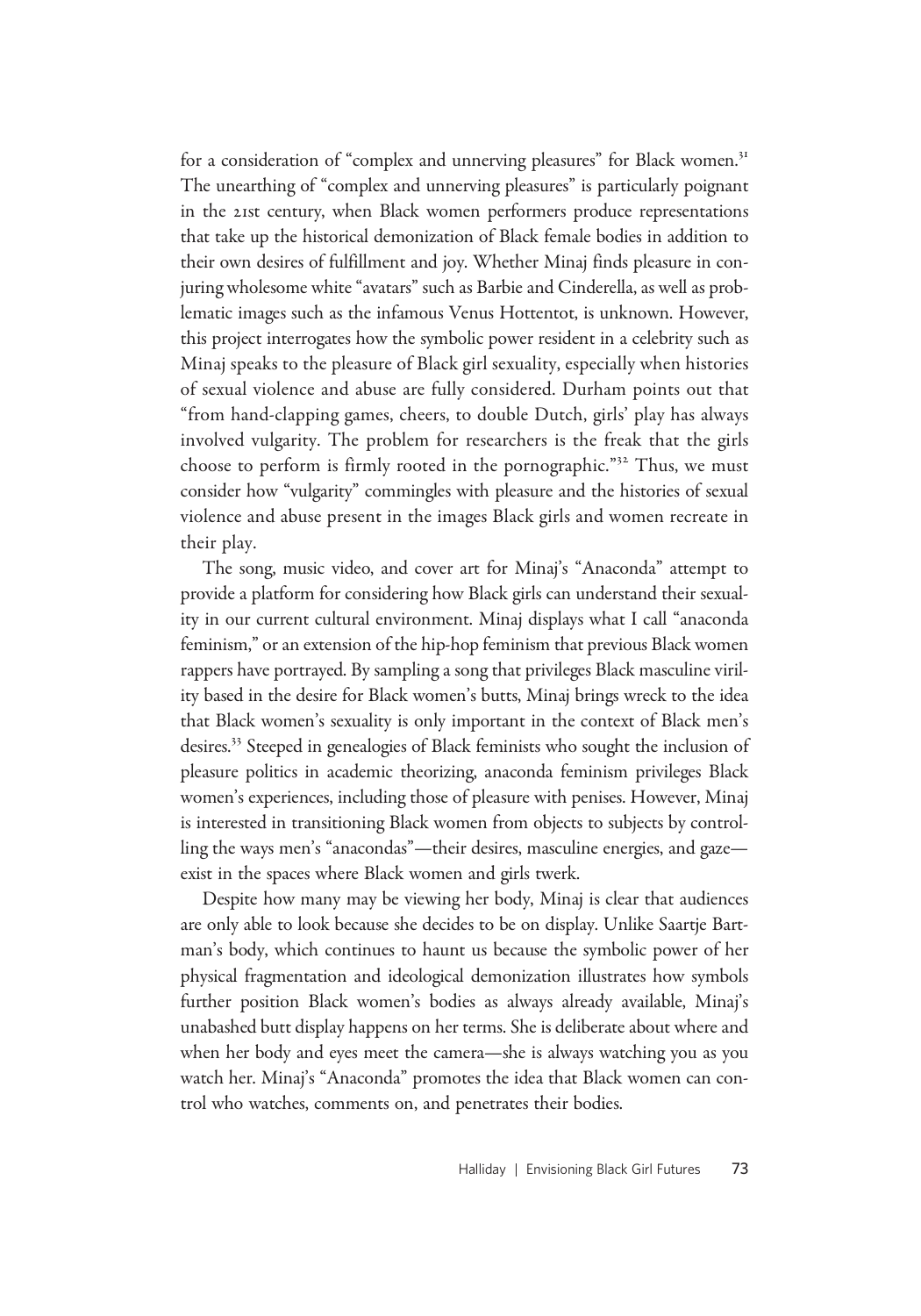### BIG A\$\$ FUTURES: BLACK GIRLS' BODIES ARE MAGIC, TOO

Black women and girls are always already sexualized and therefore"fair game" in the US cultural landscape of Black female sexuality; we must be ready to challenge these ideas from within cultural spaces such as Minaj's "Anaconda." Through anaconda feminism we can understand Minaj's dance and defiance of men's desires to control her as a marker of Black feminist sexual politics. The end of the music video for "Anaconda" features Minaj wearing a red cutout bathing suit while basking in a laguna-like pool. Over the beat, she laughs heartily and celebrates "the fat ass bitches in the club" or large proportioned women like her. These scenes are juxtaposed with those of her in a black baseball cap and cutout leggings, displaying the fullness of her buttocks for the audience and her lone male observer in the video—popular Canadian rapper Drake. Finally, Minaj exits the stage and video, leaving Drake aggrieved with desire over her "fat ass" and her decision to walk away when he tries to take control of the dance. Minaj's ability to find joy in her body, celebrate larger proportioned women like her, and walk away from an intimate encounter she does not desire thus provides ample cultural space to broach conversations of sexual pleasure, consent, and freedom for Black women and girls.

This essay, along with other recent work in Black girlhood studies, seeks to enlarge our scholarly focus to include what Black girls can and do experience with their bodies as intelligent, creative, and sexual beings. Because popular cultural imagery constructs Black female sexuality across legal boundaries of age, we as scholars must use these images to critique our own attitudes towards sex, sexuality, consent, and "appropriate" avenues for sexual expression. Although there is much work to be done to protect Black girls in educational, social, and legal arenas, cultural spaces such as popular music illuminate other areas where we can combat contorted understandings of Black female sexuality and envision other possibilities. Minaj's "Anaconda" and anaconda feminism illustrate, in particular, one way we can begin to broach these conversations with Black girls—they understand themselves in relation to Minaj and her twerk anthem, much as I related to TLC's "Creep" or Destiny's Child's "Bootylicious."<sup>34</sup>

As hip-hop feminists (or womanists and Black feminists living in a global hip-hop world), we must explore more deeply how sex and sexuality function for Black girls through the same imaginative space that constrains their bodies. Rather than always being on the receiving end of sexual comments and violence, Black girls are actively constructing and understanding their sexuality through popular culture. Ideologies that construct Black girls' lived experiences via racialized sexism are the same ideologies that inform how Black girls situate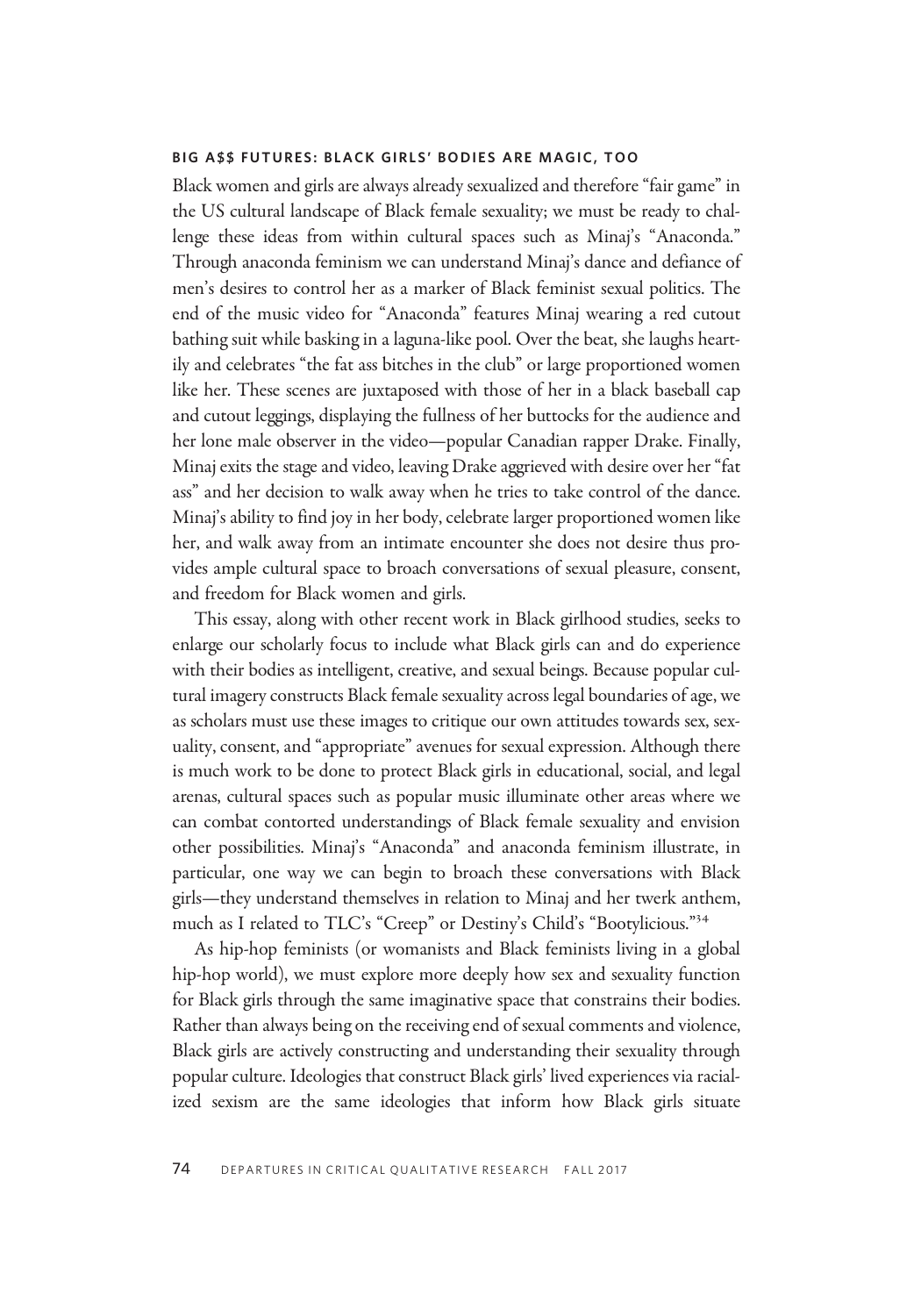themselves as sexual beings as they become Black women. For and with Black girls and women, we must celebrate sexual complexity, pleasure, and education, while also vehemently challenging the symbolic erasure and degradation of Black female bodies.

ARIA S. HALLIDAY is Assistant Professor in the Women's Studies Program at the University of New Hampshire. Her research engages Black American and Caribbean girls' popular culture, Black feminist and womanist digital spaces, and the ways in which trauma, radicalism, consumerism, and new media cultures shape identity for Black girls. The author thanks Purdue University's American Studies and African American Studies and Research Center, Davidson College, the National Women's Studies Association, and the Hip Hop Literacies Conference for helping refine concepts at different stages in this research. The author also has a special acknowledgement to Hilton Kelly for helping to polish the draft for publication. This essay is included in part in the author's dissertation, "Fashioning Black Barbies, Princesses, and Sexual Expression for Black Girls: The Multivisuality of Nicki Minaj" (Purdue University, 2017). Correspondence to: Aria S. Halliday, Women's Studies Program, University of New Hampshire, 203 Huddleston Hall, 73 Main Street, Durham, NH 03824, USA. Email: aria.halliday@unh.edu.

### **NOTES**

1. NickiMinajAtVEVO, "Nicki Minaj-Anaconda," YouTube.com, 19 August 2014, https://www.youtube.com/watch?v=LDZX400RsWs.

2. Sir Mix-a-Lot, "Baby Got Back," Mack Daddy (Los Angeles: Def American,  $1992)$ , CD.

. Ruth Nicole Brown, Black Girlhood Celebration: Toward a Hip-Hop Feminist Pedagogy (New York: Peter Lang, 2008); Hear Our Truths: The Creative Potential of Black Girlhood (Urbana: University of Illinois Press, 2013).

. Literature on Black youth, particularly in urban spaces, centers on the possibilities or crises of deviance. See Rona Carter et al., "Ethnicity, Perceived Pubertal Timing, Externalizing Behaviors, and Depressive Symptoms Among Black Adolescent Girls," Journal of Youth and Adolescence 40, no. 10 (2011): 1394–406; Rona Carter et al., "Heterosexual Romantic Involvement and Depressive Symptoms in Black Adolescent Girls: Effects of Menarche and Perceived Social Support," Journal of Youth and Adolescence 44, no. 4 (2015): 940-51; Catherine Fisher Collins, ed., Black Girls and Adolescents: Facing the Challenges (Santa Barbara, CA: Praeger, 2015); Catherine Cubbin et al., "Neighborhood Poverty, Aspirations and Expectations, and Initiation of Sex," Journal of Adolescent Health 47, no. 4 (2010): 399-406; Alice R. Gold and M. Carol St. Ange, "Development of Sex Role Stereotypes in Black and White Elementary School Girls," Developmental Psychology 10, no. 3 (1974): 461; Adilia E. E. James, "Too Early to Talk About Sex? Issues in Creating Culturally Relevant Sexuality Education for Preadolescent Black Girls in the United States," Sexuality Research and Social Policy 7, no. 2 (2010): 128-41; Elaine Bell Kaplan, "Black Teenage Mothers and Their Mothers: The Impact of Adolescent Childbearing on Daughters' Relations with Mothers," Social Problems 43, no. 4 (1996): 427-43; Julian Roebuck and Marsha G. McGee, "Attitudes toward Premarital Sex and Sexual Behavior Among Black High School Girls," The Journal of Sex Research 13, no. 2 (1977): 104-14; Tamara Beauboeuf-Lafontant, Behind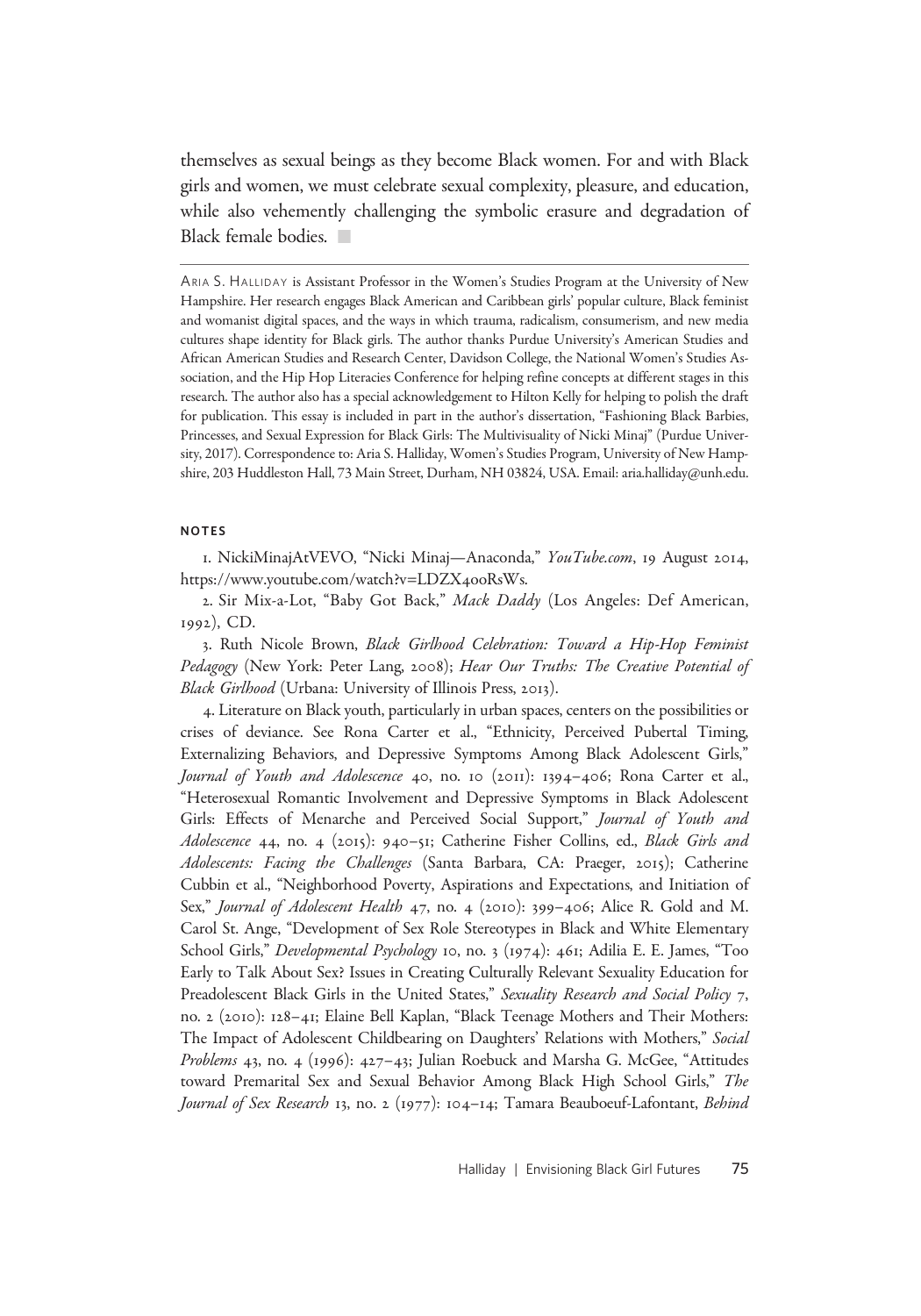the Mask of the Strong Black Woman: Voice and the Embodiment of a Costly Performance (Philadelphia, PA: Temple University Press, 2009); Jacqueline B. Koonce, "Oh, Those Loud Black Girls!': A Phenomenological Study of Black Girls Talking with an Attitude," Journal of Language and Literacy Education 8, no. 2 (2012): 26-46; Faye Z. Belgrave, African American Girls: Reframing Perceptions and Changing Experiences (New York: Springer, 2009),  $69-87$ .

5. bell hooks, Bone Black: Memories of Girlhood (New York: Henry Holt, 1996), xiii.

. This also refers to the title of Minaj's third studio album. See Nicki Minaj, The Pinkprint (New Orleans, LA: Republic Records, 2014), CD.

. Patricia Hill Collins, "What's in a Name? Womanism, Black Feminism, and Beyond," The Black Scholar 26, no. 1 (1996): 16; Black Feminist Thought: Knowledge, Consciousness, and the Politics of Empowerment (London: Routledge, 1990); Alice Walker, In Search of Our Mothers' Gardens: Womanist Prose (San Diego: Harcourt Brace Jovanovich, 1983), xi-xii.

8. bell hooks, Feminism Is for Everybody: Passionate Politics (London: Pluto Press,  $2000$ ,  $5.$ 

9. bell hooks, Feminist Theory: From Margin to Center, 2nd ed. (Cambridge, MA: South End Press, 2000).

. See Kimberlé Crenshaw, "Mapping the Margins: Intersectionality, Identity Politics, and Violence Against Women of Color," Stanford Law Review 43, no. 6 (1991): 1241–99.

. Whitney A. Peoples, "'Under Construction': Identifying Foundations of Hip-Hop Feminism and Exploring Bridges Between Black Second-Wave and Hip-Hop Feminisms," Meridians 8, no.  $1 (2008): 19 - 52.$ 

12. Ibid., 21.

. Aisha Durham, Brittney C. Cooper, and Susana M. Morris, "The Stage Hip-Hop Feminism Built: A New Directions Essay," Signs 38, no. 3 (2013): 721.

14. Joan Morgan, When Chickenheads Come Home to Roost: A Hip-Hop Feminist Breaks It Down (New York: Simon & Schuster, 2000), 59; Darlene Clark Hine, "Rape and the Inner Lives of Black Women in the Middle West: Preliminary Thoughts on the Culture of Dissemblance," Signs: Journal of Women in Culture and Society 14, no. 4  $(1989): 912 - 20.$ 

. Elaine Richardson, "Developing Critical Hip Hop Feminist Literacies: Centrality and Subversion of Sexuality in the Lives of Black Girls," Equity & Excellence in Education 46, no.  $3$  (2013): 334.

. Treva B. Lindsey, "'One Time for My Girls': African-American Girlhood, Empowerment, and Popular Visual Culture," Journal of African American Studies 17, no. *1* (2013): 26.

17. Ibid.

. Treva B. Lindsey, "Let Me Blow Your Mind: Hip Hop Feminist Futures in Theory and Praxis," Urban Education 50, no.  $I$  (2015): 66.

19. Aimee Meredith Cox, Shapeshifters: Black Girls and the Choreography of Citizenship (Durham, NC: Duke University Press, 2015); LaKisha Simmons, Crescent City Girls: The Lives of Young Black Women in Segregated New Orleans (Chapel Hill: The University of North Carolina Press, 2015); Uri McMillan, Embodied Avatars: Genealogies of Black